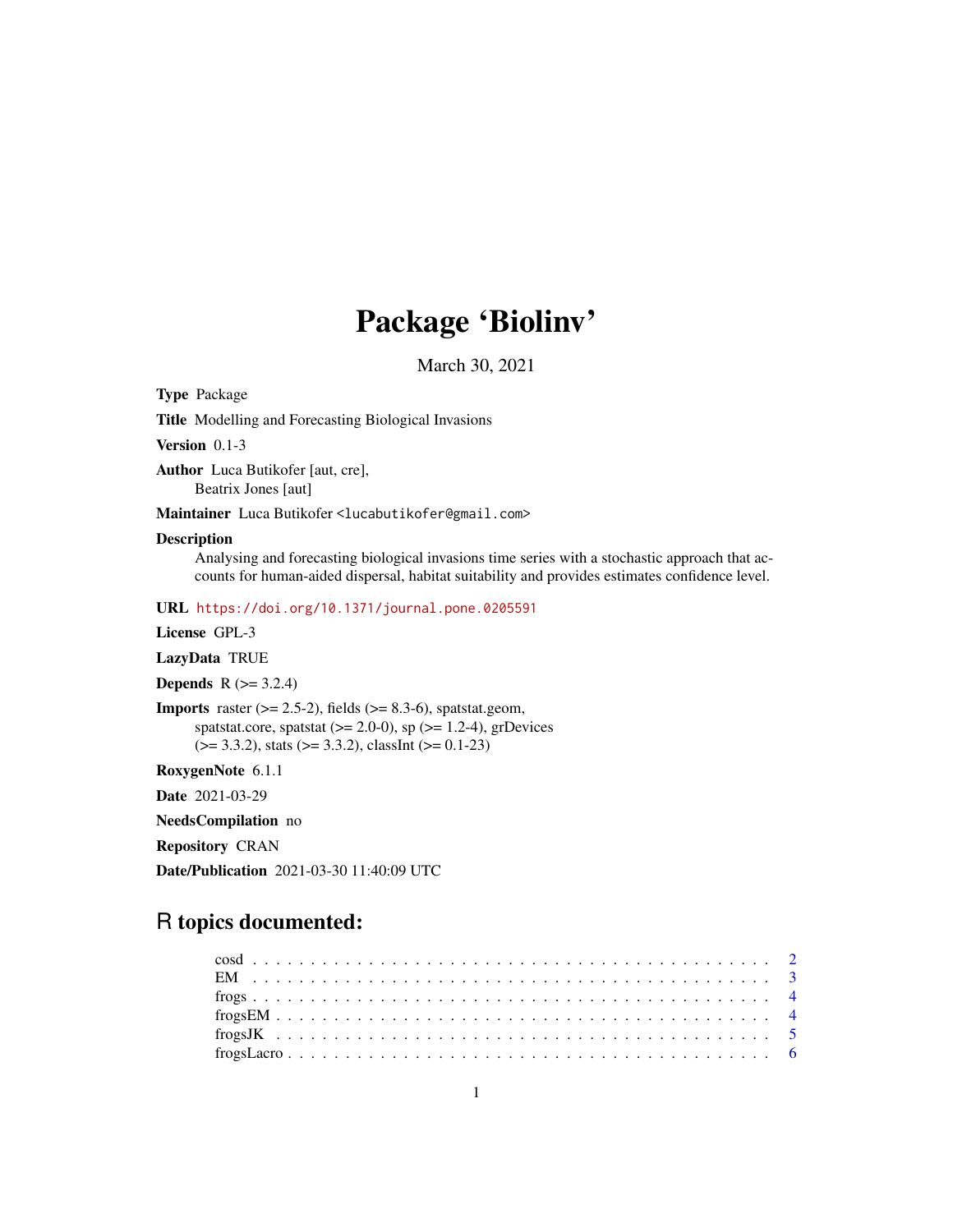#### <span id="page-1-0"></span> $2 \cos \theta$

|     | $\overline{7}$ |
|-----|----------------|
| - 8 |                |
| - 8 |                |
| - 9 |                |
|     |                |
|     |                |
|     |                |
|     |                |
|     |                |
|     |                |
|     |                |
|     |                |
|     |                |
|     |                |
|     |                |

#### **Index** 2008 **Index** 2008 **Index**

cosd *Computes the cosine of an angle expressed in decimal degrees.*

## Description

Computes the cosine of an angle expressed in decimal degrees.

## Usage

cosd(degrees)

## Arguments

degrees either a number or a numeric vector of angles in decimal degrees.

## Value

number or numeric vector.

## Author(s)

Luca Butikofer

```
cosd(90)
plot(seq(0,360,1), cosd(seq(0,360,1)), type='l')
```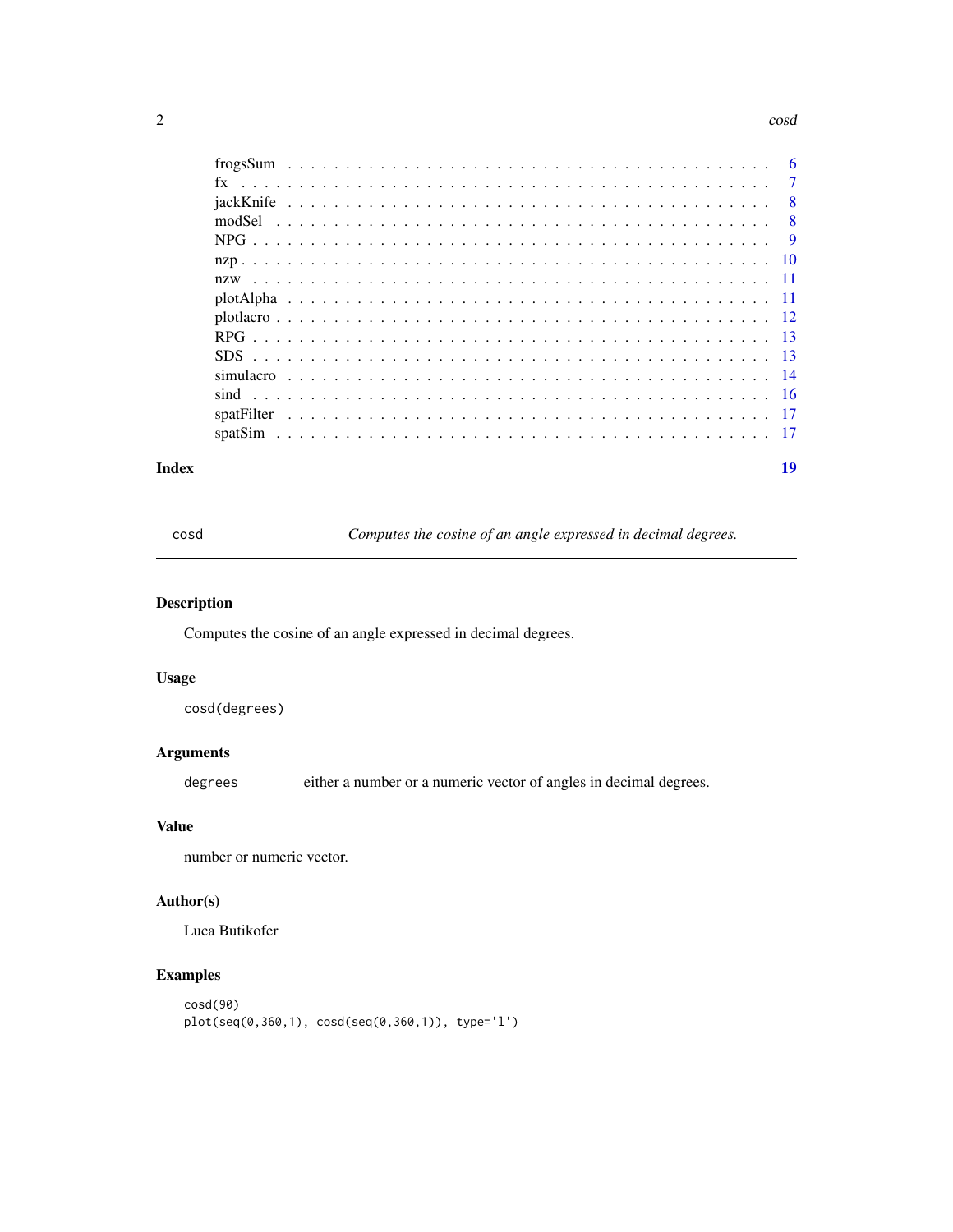Attributes to the populations in an invasion time series a probability value of being of natural origin, as opposite of anthropogenic origin.

## Usage

EM(dataset, randompoints, sigma, pi)

## Arguments

| dataset      | the data frame to be analised (WGS84, colums order should be "year", "lat", "long", "origin")              |
|--------------|------------------------------------------------------------------------------------------------------------|
| randompoints | data frame of 'y' and 'x' coordinates of random points (projected coordinate<br>system)                    |
| sigma        | starting value for the standard deviation of the natural dispersal kernel (assumed<br>to be a half normal) |
| pi           | starting value for the proportion of natural points in the dataset                                         |

## Value

dataset argument with two additional colums. 'dist': distance from nearest point of natural origin or nearest anchor point (see Details); 'Pnat': probability of being of natural origin.

## Author(s)

Beatrix Jones, Luca Butikofer

```
data('nzp')
data('frogs')
randp<- RPG(rpopn=1000, boundary=nzp, SP= 'random_frog')
frogsEM<- EM(dataset= frogs, randompoints= randp, sigma=6, pi=0.5)
```
<span id="page-2-0"></span>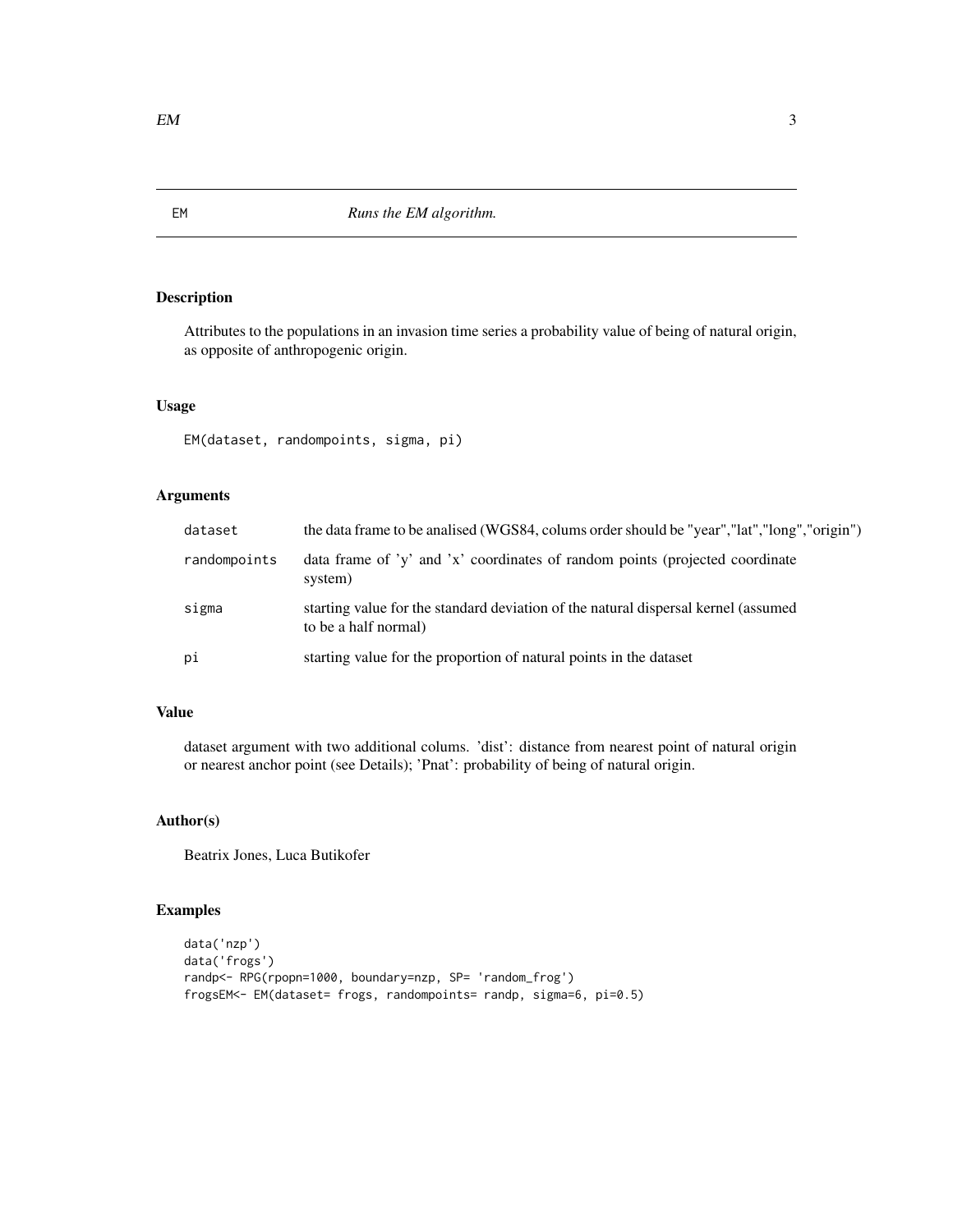<span id="page-3-0"></span>

Dataset containing sighting locations of L. raniformis in New Zealand.

## Usage

data(frogs)

#### Format

A dataframe with 194 rows and 4 columns

#### Details

- year: year of the sighting
- y: latitude in the New Zealand Transverse Mercatore coordinate system (length unit of measure: meter).
- x: longitude in the New Zealand Transverse Mercatore coordinate system (length unit of measure: meter).
- species: the name of the species.

## Source

Selection of sightings locations form the Herpetofauna Database of New Zealand. Kindly provided by Benno Kappers, Department of Conservation.

frogsEM *Frogs sighting locations and the output of the EM() function.*

#### Description

Version of 'frogs' Dataset containing sighting locations of L. raniformis in New Zealand as returned by function EM().

## Usage

```
data(frogsEM)
```
## Format

A dataframe with 194 rows and 6 variables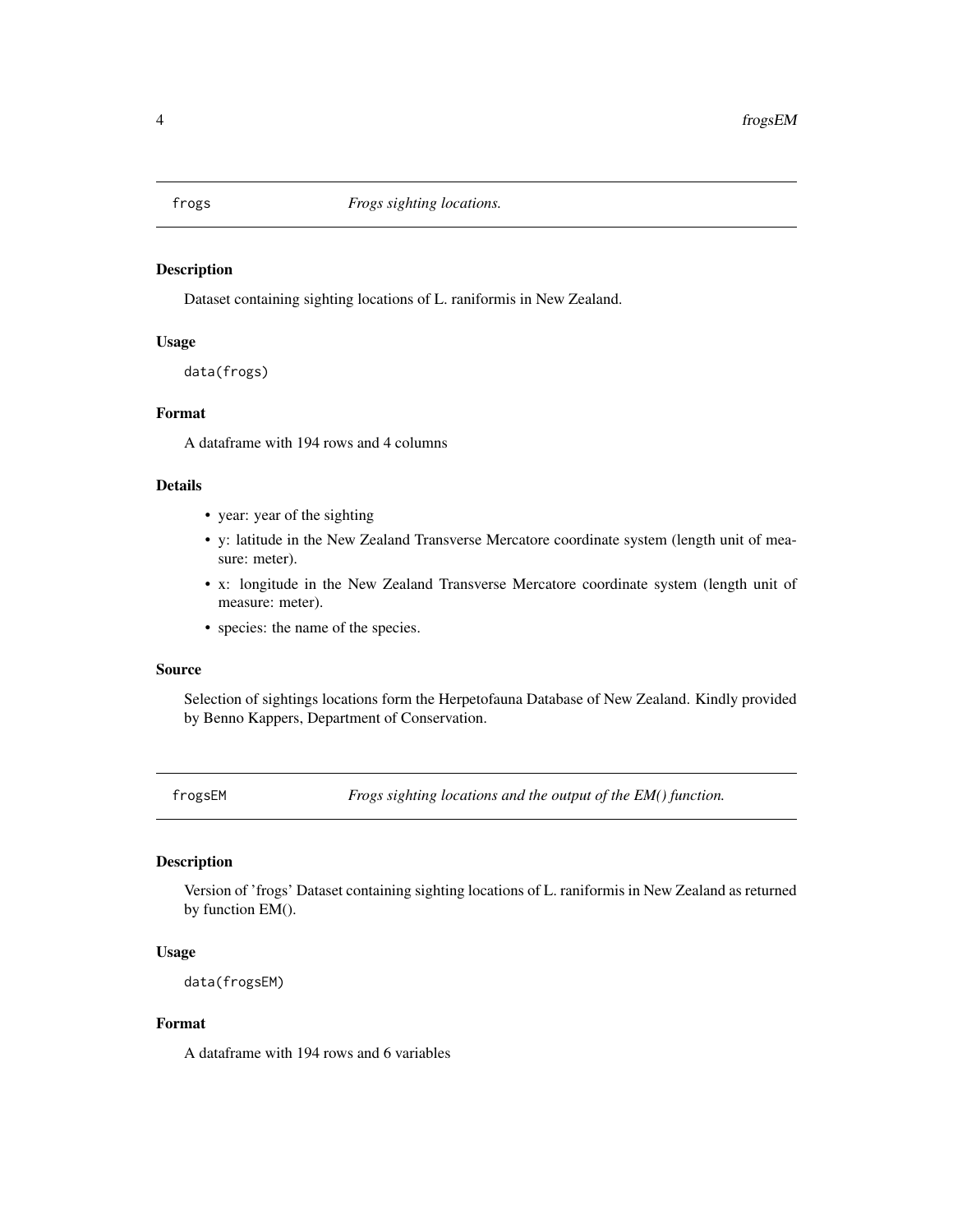#### <span id="page-4-0"></span> $fros$ JK  $\sim$  5

## Details

- year: year of the sighting
- y: latitude in the New Zealand Transverse Mercatore coordinate system (length unit of measure: meter).
- x: longitude in the New Zealand Transverse Mercatore coordinate system (length unit of measure: meter).
- species: the name of the species.
- Pnat: probability of being of natural origin [0;1].
- Dist: distance from nearest point of natural origin or form anchor point.

frogsJK *Four Jackknife re-samplings done on dataset 'frogs' generated by function jackKnife().*

#### Description

List of four Jackknife re-samplings of dataframe 'frogs' as returned by function jackKnife()(see examples in ?jackKnife).

## Usage

data(frogsJK)

## Format

A list of four dataframes with 164 rows and 6 columns each.

## Details

- year: year of the sighting
- y: latitude in the New Zealand Transverse Mercatore coordinate system (length unit of measure: meter).
- x: longitude in the New Zealand Transverse Mercatore coordinate system (length unit of measure: meter).
- species: the name of the species.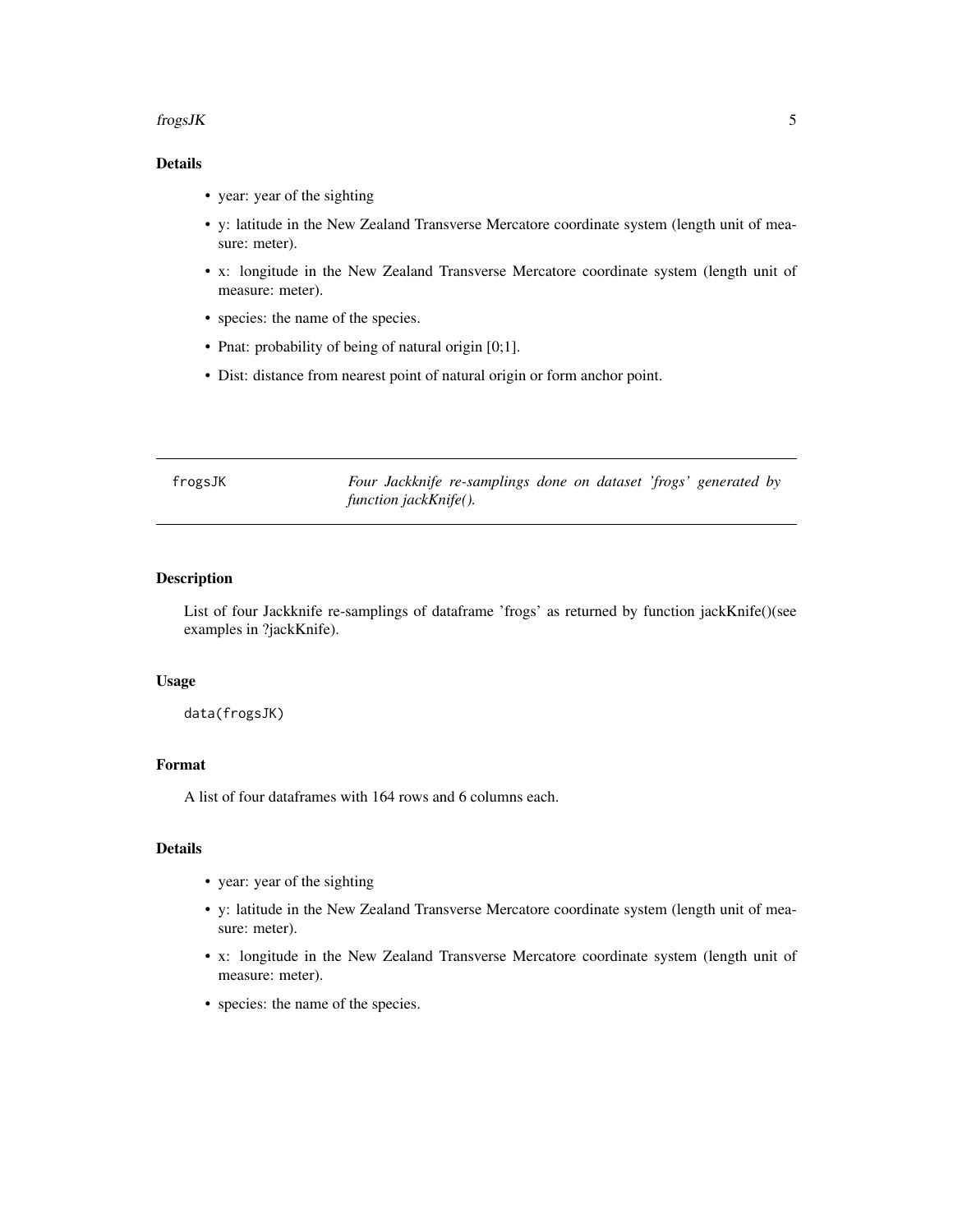<span id="page-5-0"></span>6 frogsSum

#### **Description**

List of eight lists (one per different Alpha value used) each containing ten dataframes of simulated sigthing locations built to simulate 'frogs' dataset.

## Usage

```
data(frogsLacro)
```
## Format

list of 8 lists of 10 dataframes each with 164 rows and 6 columns each.

#### Details

- year: year of the sighting
- y: latitude in the New Zealand Transverse Mercatore coordinate system (length unit of measure: meter).
- x: longitude in the New Zealand Transverse Mercatore coordinate system (length unit of measure: meter).
- species: the name of the species.
- Pnat: probability of being of natural origin [0;1].
- Dist: distance from nearest point of natural origin or form anchor point.

frogsSum *Summary of the dissimilarity values of each of the dataframes in 'frogsLacro' with dataframe 'frogs'.*

## Description

Dataframe with dissimilarity values and respective Alpha value as obtained by function modSel() (see examples in ?modSel).

## Usage

```
data(frogsSum)
```
## Format

list of 8 lists of 10 dataframes each with 164 rows and 6 columns each.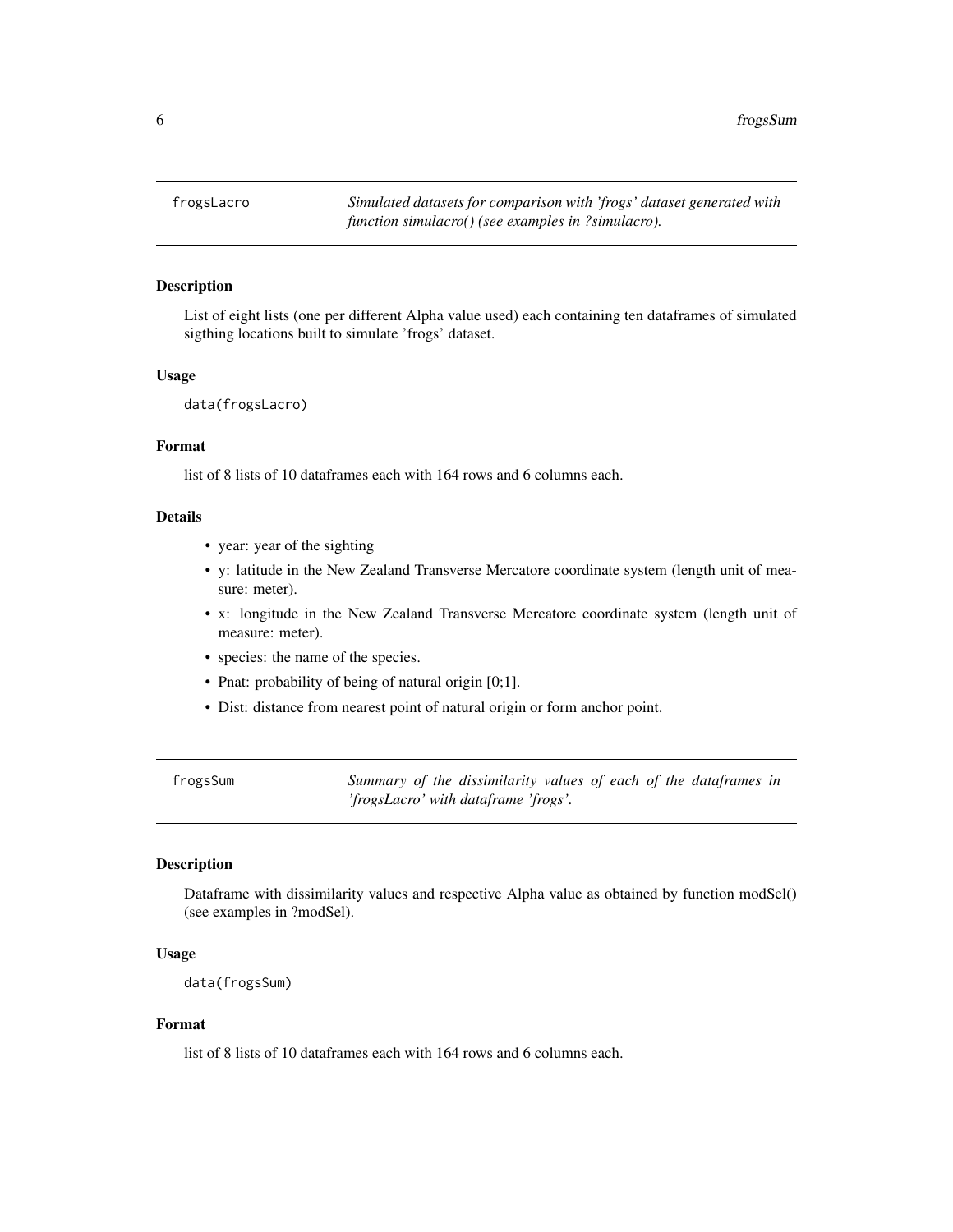## <span id="page-6-0"></span>Details

- dissimilarity: dissimilarity value
- compAlpha: alpha value of the comparison dataset.

## fx *One dimentional dispersal kernel function.*

## Description

Computes user-defined one dimensional dispersal kernels.

## Usage

 $fx(x, a, c)$ 

## Arguments

| $\mathsf{x}$ | vector of distances. |
|--------------|----------------------|
| a            | Alpha value.         |
| $\mathsf{C}$ | C value.             |

## Value

numeric vector.

## Author(s)

Luca Butikofer

```
plot(1:1000, fx(x= 1:1000, a= 300, c=2), type='l',
ylab= 'Probablitiy', xlab='Distance',
 main= 'One Dimensional Dispersal Kernel \n Alpha= 300; C= 2')
```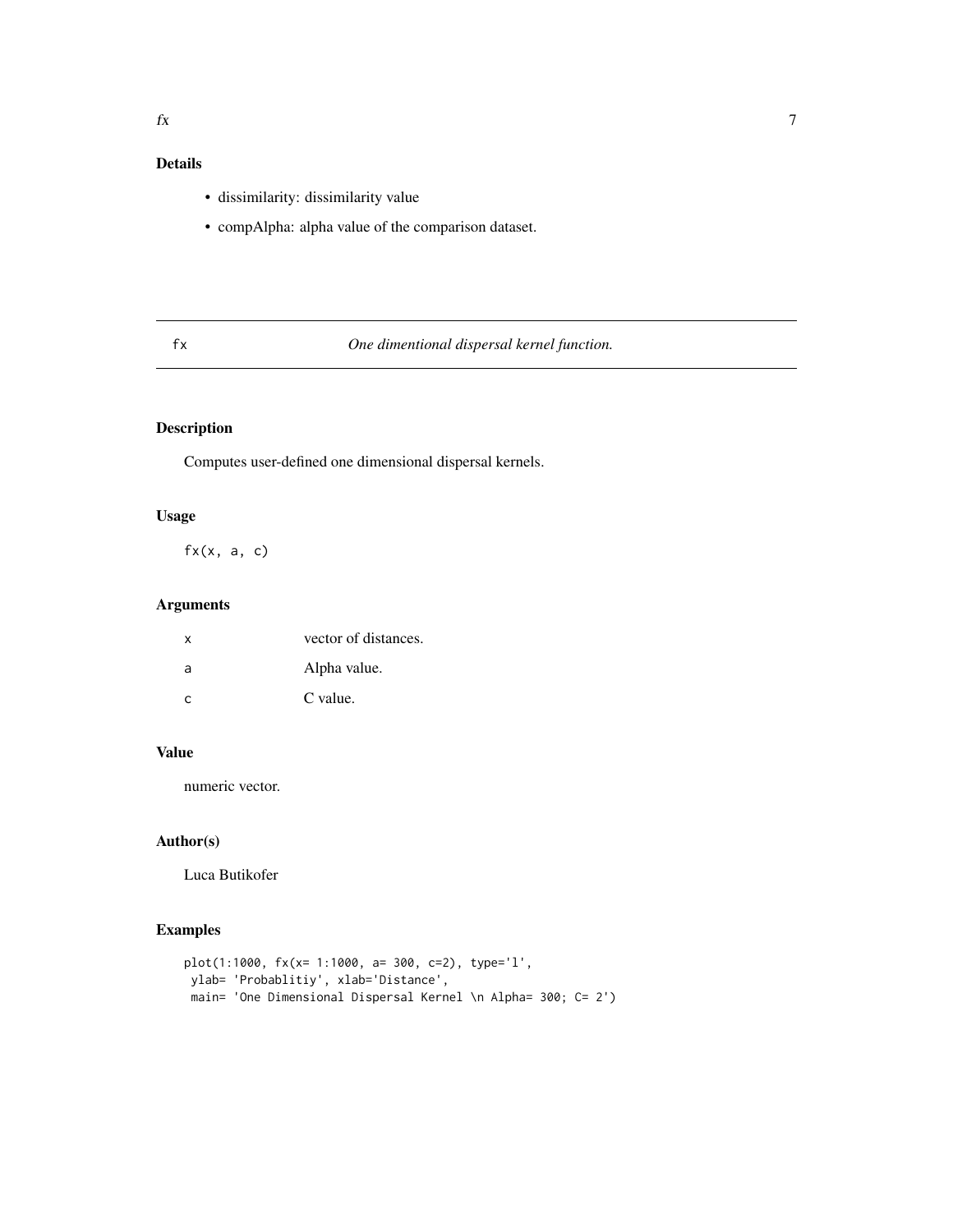<span id="page-7-0"></span>

This function performes jackknife resampling on a dataset.

## Usage

 $jackKniffe(DF, N, PR = 0.85, DIR = F)$ 

## Arguments

| DF.       | data frame, matrix or any R object wich responds to function rownames().                         |
|-----------|--------------------------------------------------------------------------------------------------|
| N.        | number of desired jackknifed datasets.                                                           |
| <b>PR</b> | proportion of entries to DF that will be kept in the jackknifed datasets. Default<br>is $0.85$ . |
| DIR       | directory whre to save the jackknifed datasets. If FALSE (default) will not save<br>to disk.     |

## Value

list of jacknifed datasets. If DIR is specified also a folder in directory DIR containing one .RDS file per jackknifed dataset (with extension .jds - Jackknifed Data Set) will be created.

#### Author(s)

Luca Butikofer

## Examples

```
data('frogs')
frogsJK<- jackKnife(DF= frogs, N= 10)
```
modSel *Wrapper for function spatSim() which allows use on multiple datasets.*

## Description

This function uses spatSim() function to compare many simulated datasets with one, typically observed, data set.

#### Usage

modSel(WIN, M0, M2, AV, RAD)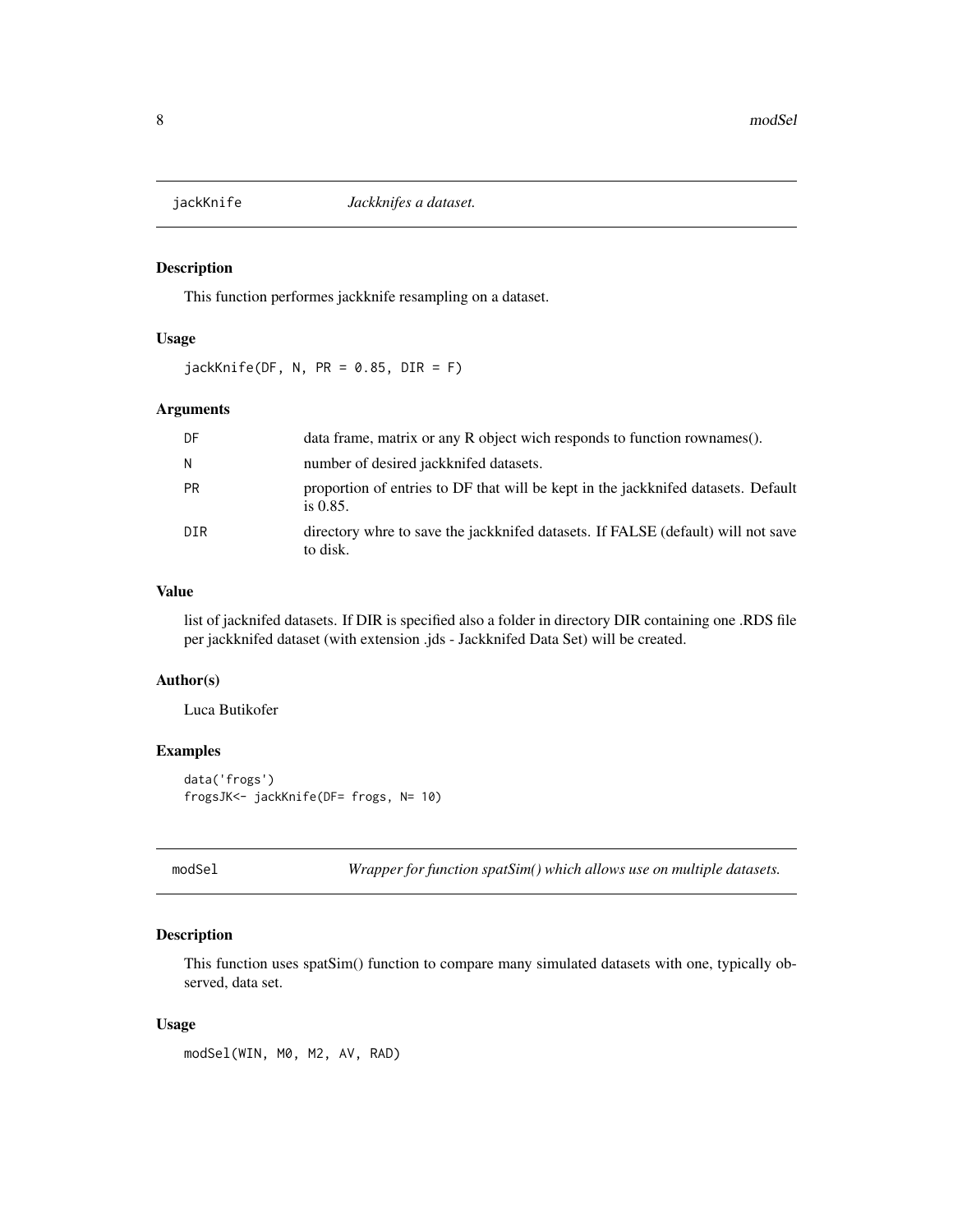#### <span id="page-8-0"></span> $NPG$  9

## Arguments

| WIN | window of observation for the point patterns (MOD0 and MOD2)(see ?spat-<br>stat.geom::owin). Object of class 'sp::owin'.                             |
|-----|------------------------------------------------------------------------------------------------------------------------------------------------------|
| M0  | data frame containing 'y' and 'x' coordinates (projected coordinate system) to<br>compare with M2.                                                   |
| M2  | list of dataframes with same structure of M0, typically generated with simu-<br>lacro() function.                                                    |
| AV  | numeric vector of the Alpha values of the simulated datasets in the same order<br>as in the list of argument M2. Used to save the output data frame. |
| RAD | numeric vector of search distances for the K-function.                                                                                               |

## Value

data frame with two columns. 'dissimilarity': dissimilarity values as computed by spatSim() function. 'compAlpha': same as AV.

## Author(s)

Luca Butikofer

## Examples

```
data(nzw)
data(frogsEM) #see EM().
data(frogsLacro) #see simulacro().
## Not run:
frogsSum<- modSel(WIN= nzw, M0= frogsEM, M2= frogsLacro,
AV= c(2,3,4.5,7.5,11,15,20,25), RAD= seq(0,30000,1000))
```
## End(Not run)

NPG *Generates points of natural origin.*

## Description

This function generates points of natural origin around existent points by sampling their distance from the original propagule from a user-defined dispersal kernel (as set in function SDS(), the output of which is to be entered in this function as argument 'Delta'.

## Usage

NPG(PresLoc, N, Deltas, year)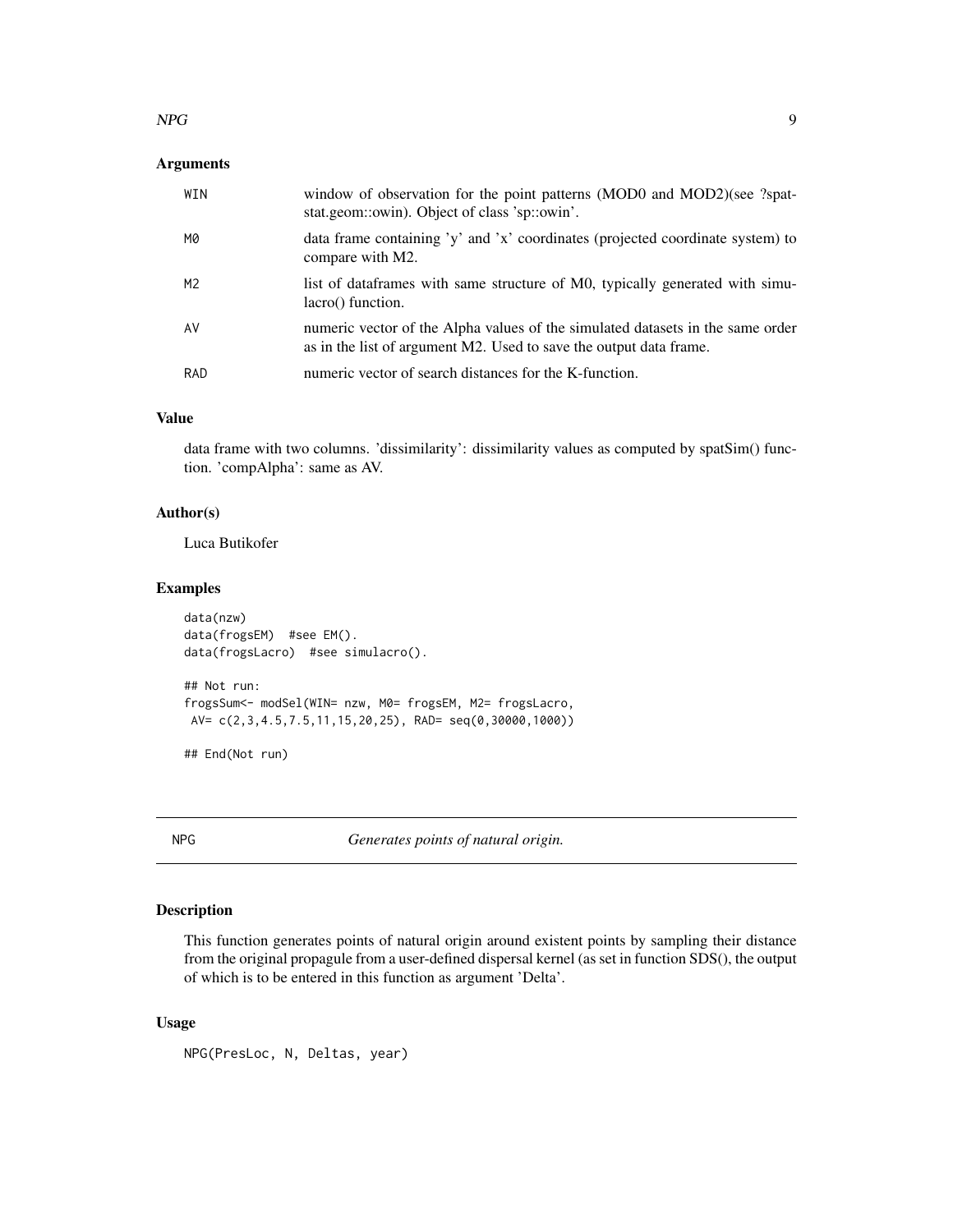## <span id="page-9-0"></span>Arguments

| PresLoc | data frame with coordinates of sighting locations. Column 2 must be 'y' (latitude<br>on a projected coordinate system with meters as distance unit of measure) and<br>column 3 must be 'x' (longitude on a projected coordinate system with meters<br>as distance unit of measure). |
|---------|-------------------------------------------------------------------------------------------------------------------------------------------------------------------------------------------------------------------------------------------------------------------------------------|
| N       | total number of points to generate.                                                                                                                                                                                                                                                 |
| Deltas  | y and x shifts as generated from function SDS(). This function samples distance<br>and angle of new points form existing ones from this argument.                                                                                                                                   |
| year    | the year lable to attach to the generated points                                                                                                                                                                                                                                    |

## Value

data frame of combined source ('PresLoc' argument) and new locations.

## Author(s)

Luca Butikofer

nzp *Landmasses of the two main islands of New Zealand as SpatialPolygons.*

## Description

Object of class sp::SpatialPolygons. North and South Islands of New Zealand in the New Zealand Transverse Mercatore projection.

## Usage

data(nzp)

## Format

object of class sp::SpatialPolygons.

## Source

mapdata::worldHires()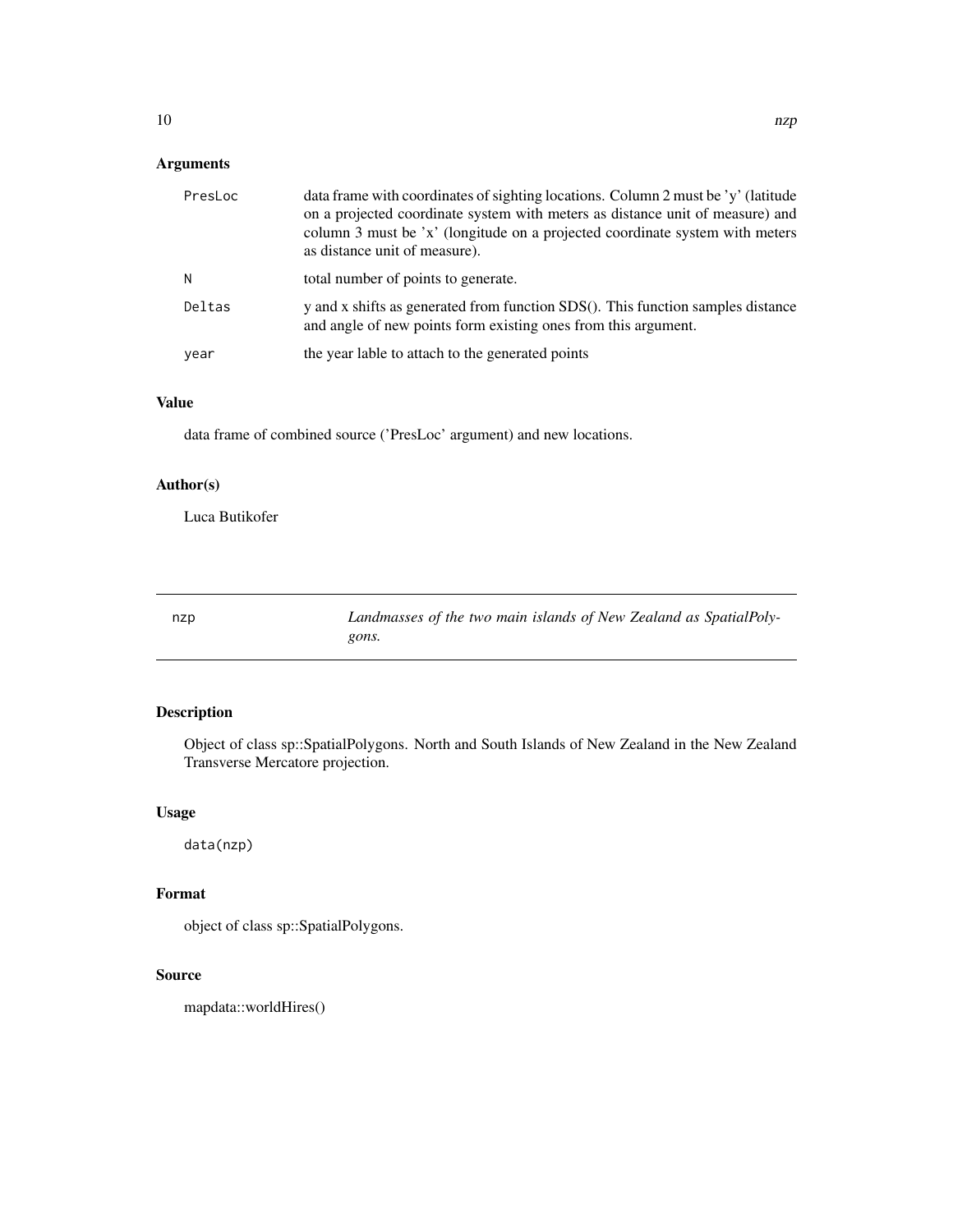<span id="page-10-0"></span>

Object of class spatstat.geom::owin of the North and South Islands of New Zealand in the New Zealand Transverse Mercatore projection obtained from object 'nzp' (see ?nzp).

## Usage

data(nzw)

## Format

object of class spatstat.geom::owin.

plotAlpha *Plots the output of modSel().*

#### Description

This function makes a plot of the data frame outputted by function modSel(). Useful to choose wich of the simulated datasets is the most similar to the observed one.

## Usage

plotAlpha(SSIM, REP, BP = FALSE)

## Arguments

| <b>SSIM</b> | data frame output of modSel.                                                  |
|-------------|-------------------------------------------------------------------------------|
| <b>REP</b>  | number of replicates.                                                         |
| <b>BP</b>   | when FALSE (default) plots a line representing the average of all replicates. |
|             | When TRUE plots boxplots of all replicates for each alpha value.              |

## Value

plot.

## Author(s)

Luca Butikofer

```
data(frogsSum)
plotAlpha(SSIM= frogsSum, REP= 10)
plotAlpha(SSIM= frogsSum, REP= 10, BP=TRUE)
```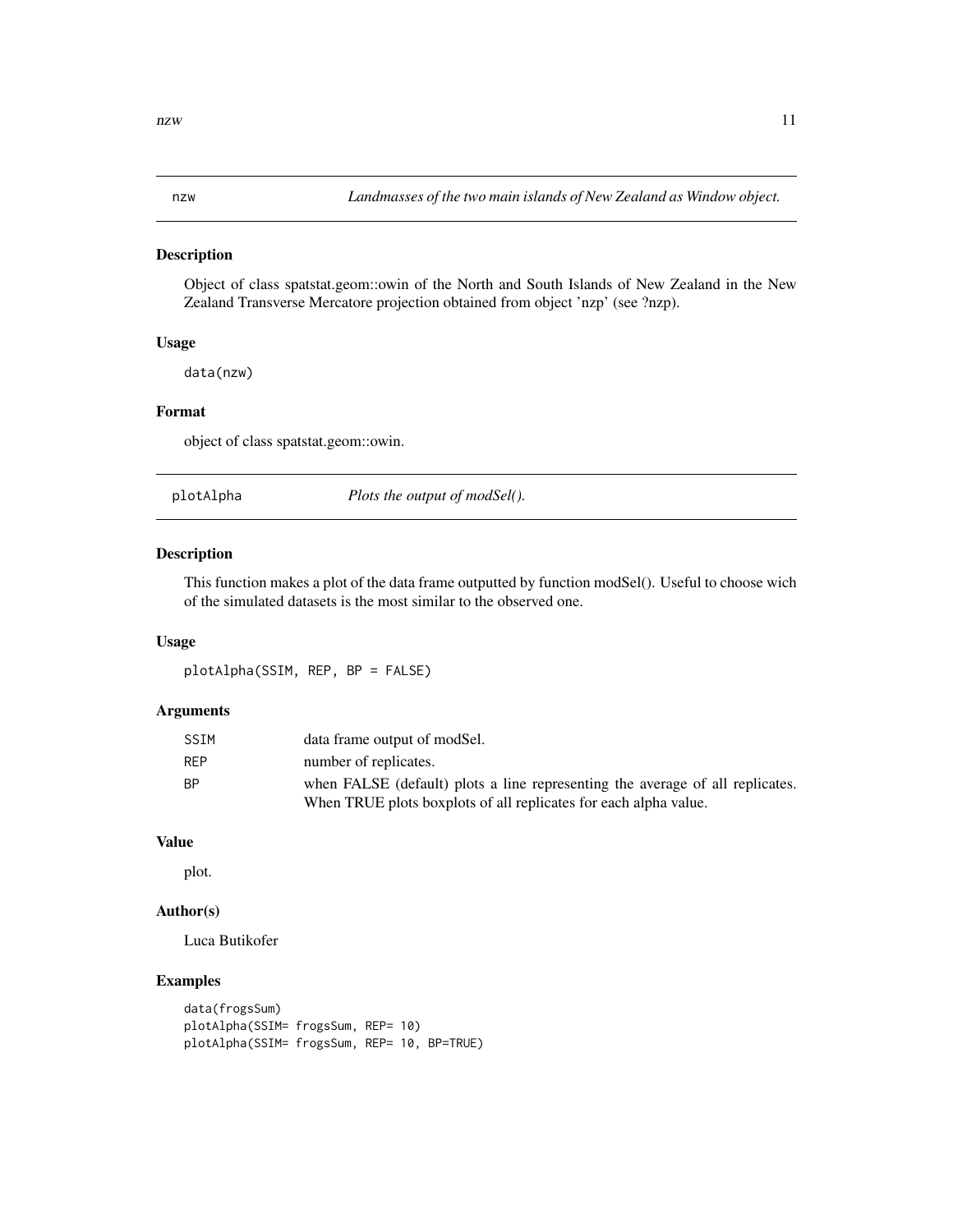<span id="page-11-0"></span>

This function makes a plot of the data frame used for argument INIDIST of function simulacro() and of the output of simulacro(). The plot shows the points as circles and crosses to represent their natural and anthropic origin respectively and has an iformative legend.

## Usage

plotlacro(x,  $tr = 0.5$ , outline, main = "std")

## Arguments

| $\times$ | simulacro-type file (as outputted by simulacro() or inputted as argument INI-<br>DIST).                                  |
|----------|--------------------------------------------------------------------------------------------------------------------------|
| tr       | threshold for Pnat above which points are considered of human nature.                                                    |
| outline  | geographical boundaries to x. Object of class sp::SpatialPolygons or data frame<br>or matrix with the outline's corners. |
| main     | main title of the plot, by default is 'Map of ' where $\ldots = x$ \$species (the name<br>of the modelled species).      |

#### Value

plot.

## Author(s)

Luca Butikofer

```
data(frogsEM)
plotlacro(x= frogsEM, outline= nzp)
```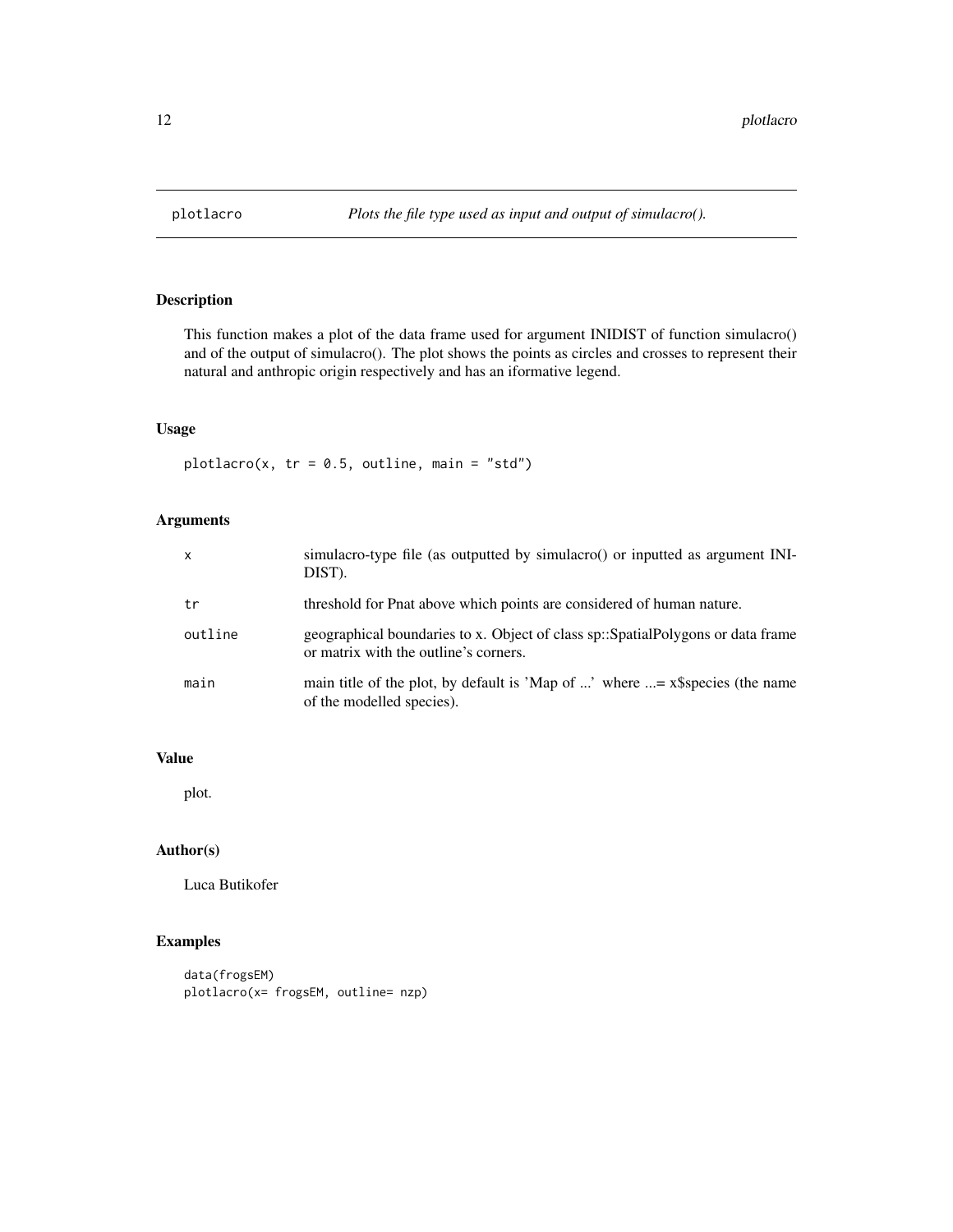<span id="page-12-0"></span>This function generates random points within a geographic area set as either sp::SpatialPolygons or raster::RasterLayer.

## Usage

```
RPG(rpopn, boundary, year = "anyYear", SP)
```
## Arguments

| rpopn    | total number of random points to be generated.                                                                   |
|----------|------------------------------------------------------------------------------------------------------------------|
| boundary | either a RasterLayer object (0: inside; $\ge$ = 1: outside) or a SpatialPolygon(s)<br>object.                    |
| year     | year name (used by wrapper function simulacro() to lable consecutive time steps<br>in its simulate time series). |
| -SP      | name of the species being simulated for labelling the output.                                                    |

## Value

data frame of random points.

## Author(s)

Luca Butikofer

SDS *Generates a list of dispersal vectors.*

## Description

This function generates a set of spatial vectors whose length is sampled form a user-defined dispersal kernel and whose direction is sampled randomly from 1 degree to 360 degrees.

## Usage

SDS(probDist, DIST, npop = 10000)

## Arguments

| probDist | Probability Distribution of npop.                             |
|----------|---------------------------------------------------------------|
| DIST     | vector of possible distances [m] to be sampled for dispersal. |
| npop     | number of distance-angle couples that need to be produced.    |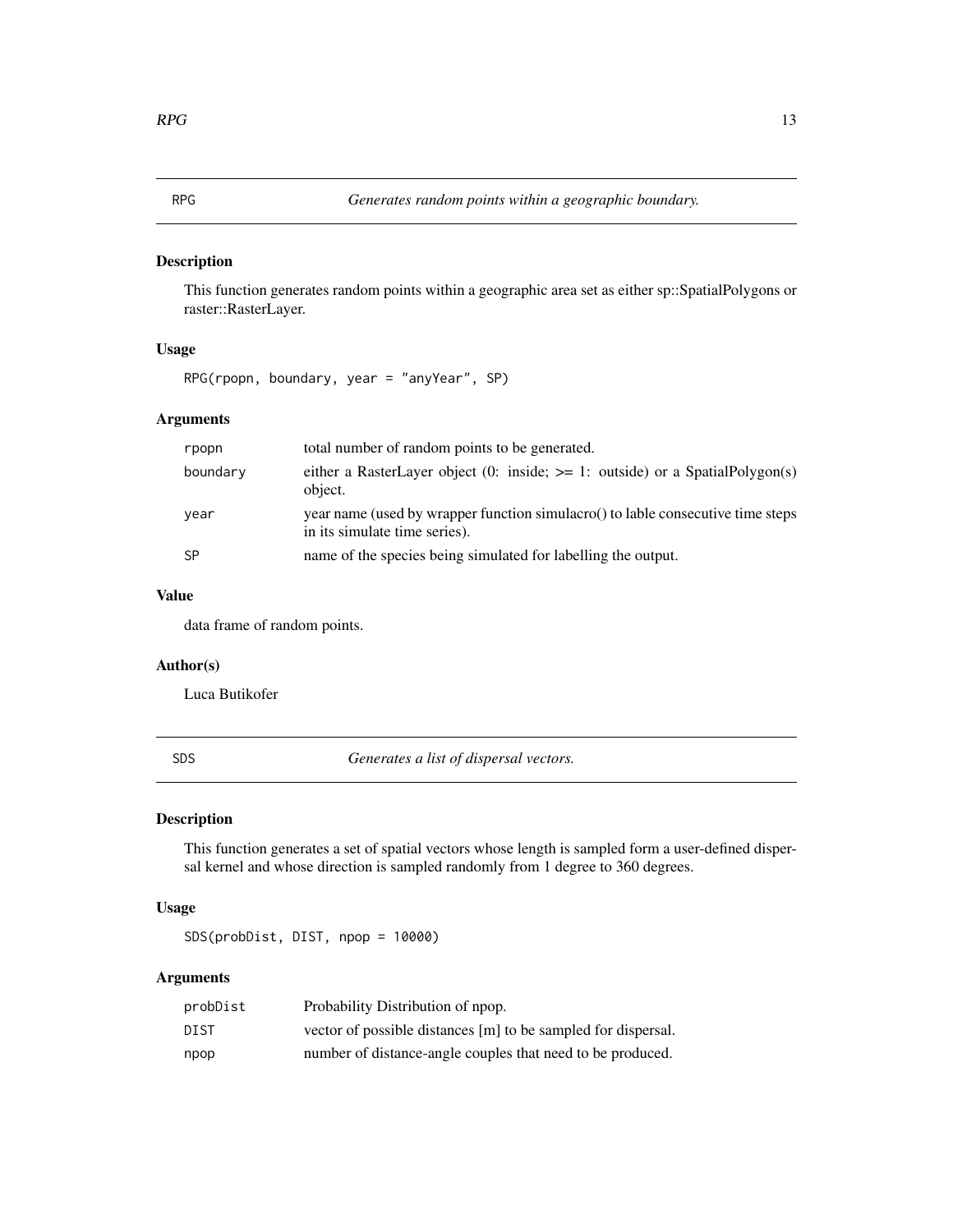## Value

data frame of y and x shifts.

#### Author(s)

Luca Butikofer

## Examples

```
dist<- seq(.1, 30, .1)
prob<- fx(x=dist, a=7, c=2)
deltas<- SDS(DIST=dist, probDist=prob)
```
simulacro *Builds a simulated biological invasion dataset.*

#### Description

This function builds point time seris within geographic borders based on an iterative process that simulates biological invasions. Points of natural and anthropic origin can be generated with different processes. Points of natural origin are generated by a stepwise process where new locatins are chosen on the basis of a user-definable dispersal kernel. Points of antrhopic origin are sampled randomly. All generated points can be filtered through probability maps.

#### Usage

```
simulacro(INIDIST, YEARS, BOUNDARY, NNAT, NANTH, A, C = 2, X,
 HSM = FALSE, FACANTH = 1, FACNAT = 1, ITERATIONS = 1, DIR = F,
 TRUEANTH = c(FALSE, TRUE), TRUEDB, PROB = 0.5)
```
## Arguments

| INIDIST         | data frame of initial distribution. Columns must be: 'year' (year of first sight-<br>ing); 'y' (latitude on a projected coordinate system with meters as distance unit<br>of measure); 'x' (longitude on a projected coordinate system with meters as<br>distance unit of measure); 'species' (the name of the species for that sighting<br>location); 'Pnat' $([0;1]$ , probability for that sighting location of being of nat-<br>ural origin (as computed by function $EM($ ))), 'Dist' (dispersal distance of that<br>sighting location as computed by function EM()). |
|-----------------|----------------------------------------------------------------------------------------------------------------------------------------------------------------------------------------------------------------------------------------------------------------------------------------------------------------------------------------------------------------------------------------------------------------------------------------------------------------------------------------------------------------------------------------------------------------------------|
|                 |                                                                                                                                                                                                                                                                                                                                                                                                                                                                                                                                                                            |
| <b>YEARS</b>    | vector of unique year values for which the simulacro function will generate data<br>(they will be written in the output file).                                                                                                                                                                                                                                                                                                                                                                                                                                             |
| <b>BOUNDARY</b> | object of class sp::SpatialPolygons or raster:RasterLayer $(0: inside, >= 1: out-$<br>side) used as geographi boundary for function RPG(). These are the geographic<br>limits within which points or anthropic origin can be generated.                                                                                                                                                                                                                                                                                                                                    |
| <b>NNAT</b>     | either a vector of numbers of natural points to be generated every year or an<br>integer number of points to be generated per time-step.                                                                                                                                                                                                                                                                                                                                                                                                                                   |

<span id="page-13-0"></span>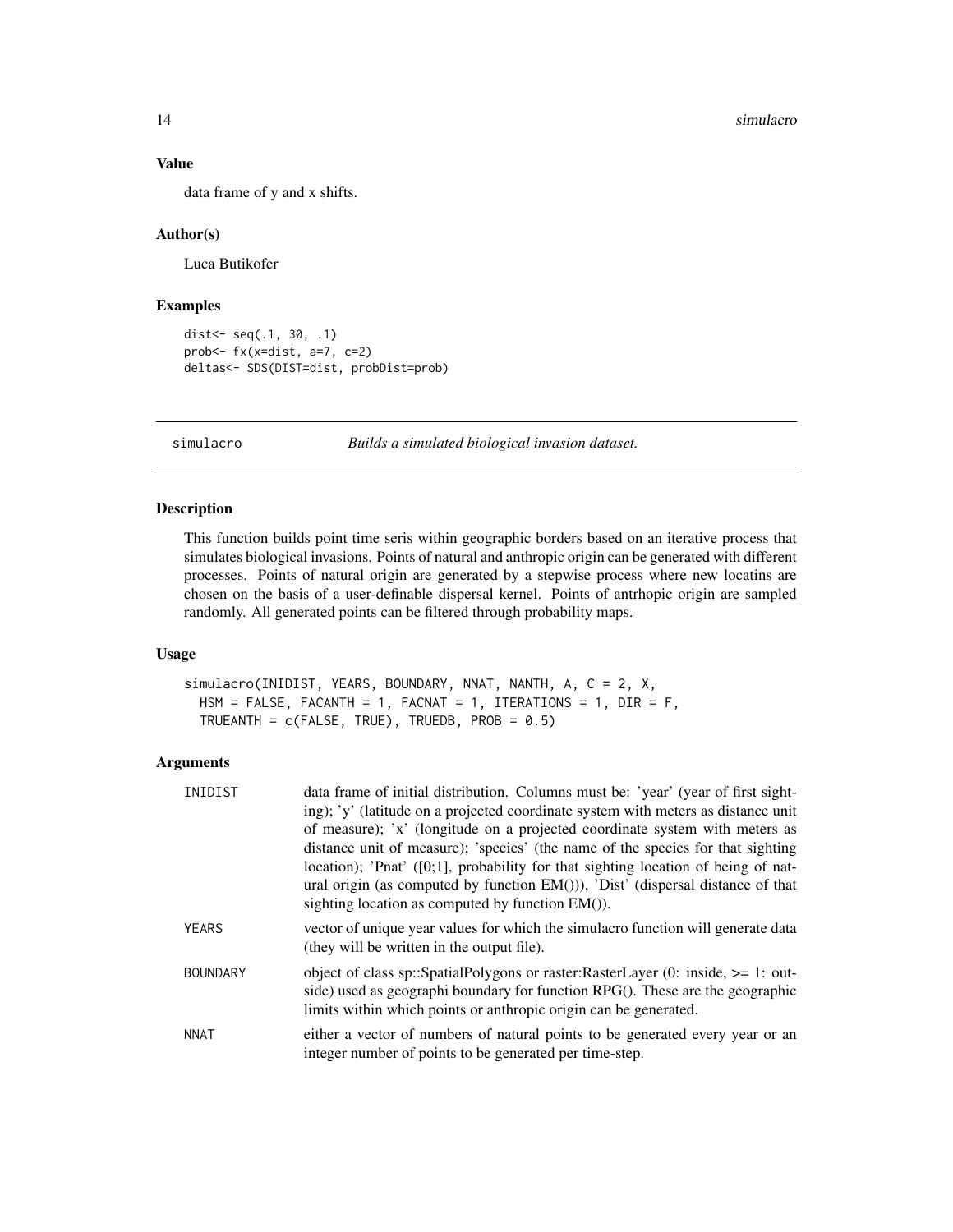| <b>NANTH</b>      | either a vector of numbers of anthropic points to be generated every year or an<br>integer number of points to be generated per time-step.                                                                                                                                                                               |
|-------------------|--------------------------------------------------------------------------------------------------------------------------------------------------------------------------------------------------------------------------------------------------------------------------------------------------------------------------|
| A                 | Alpha values for the one dimensional dispersal kernel. Each Alpha value will<br>be used to generate a single data frame.                                                                                                                                                                                                 |
| C                 | C values for the one dimensional dispersal kernel. $C=2$ : normal kernel; $C=1$ :<br>negative exponenetial kernel; C<1: fat-tailed kernel.                                                                                                                                                                               |
| X                 | set of possible interpopulation distances [km].                                                                                                                                                                                                                                                                          |
| <b>HSM</b>        | either a Habitat Suitability Map ([0;1], object of class raster::RasterLayer, prob-<br>ability raster giving value of likelyhood of a viable population establishing each<br>cell) or the geographic boundaries (object of class sp::SpatialPolygons) within<br>which to generate points of natural or anthropic origin. |
| <b>FACANTH</b>    | Only if HSM is a probability raster. Factor multiplying NANTH before the<br>filtering. This value should be high if HSM has a low proportion of suitable<br>cells.                                                                                                                                                       |
| <b>FACNAT</b>     | Only if HSM is a probability raster. Factor multiplying NNAT before the filter-<br>ing                                                                                                                                                                                                                                   |
| <b>ITERATIONS</b> | number of replicate datasets generated with the same Alpha and C values.                                                                                                                                                                                                                                                 |
| <b>DIR</b>        | directory where to write the simulated datasets. if FALSE they will be saved as<br>data frames in a list object.                                                                                                                                                                                                         |
| <b>TRUEANTH</b>   | If FALSE will use HSM to simulate anthropogenic dispersal. If TRUE will use<br><b>TRUEDB</b>                                                                                                                                                                                                                             |
| <b>TRUEDB</b>     | data frame containing points of anthropic origin (must be in the same format<br>as INIDIST, rows where TRUEDB\$Pnat>PROB will be ignored). Ignored if<br>TRUEANTH= FALSE, but HSM must then be specified.                                                                                                                |
| <b>PROB</b>       | threshold over which Pnat is considered natural.                                                                                                                                                                                                                                                                         |

## Value

list of data frames. Every data frame represents a simulated biological invasion. if DIR=TRUE one folder will be created for each Alpha and C combination containig all the replicates datasets set in ITERATION. if DIR=FALSE (default) the order in the list will follow the order of the C and Alpha values respectively as set in C and A.

## Author(s)

Luca Butikofer

```
data('frogsEM') #see example in ?EM().
data('nzp')
idst<- frogsEM[1:10,]
Cr<- frogsEM[-(1:10),]
yr<- unique(Cr$year)
```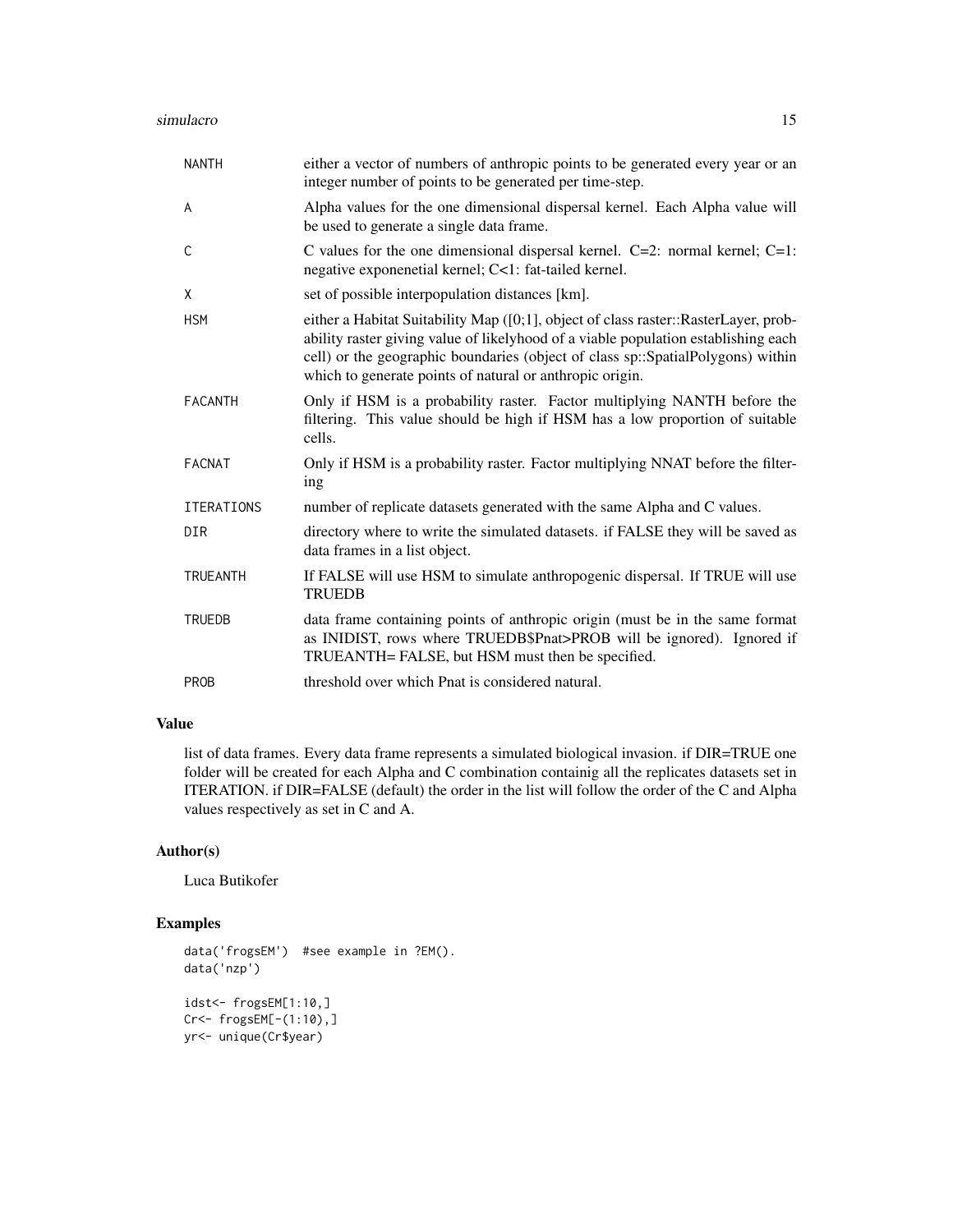```
nNoYear<- rep(NA,length(unique(Cr$year)))
hNoYear<- rep(NA,length(unique(Cr$year)))
for(i in 1:length(unique(Cr$year))){
CrYear<- Cr[Cr$year==unique(Cr$year)[i],] #Cr for that year
nNoYear[i]<- nrow(CrYear[CrYear$Pnat>=.5,]) #natural points for that year
hNoYear[i]<- nrow(CrYear[CrYear$Pnat<.5,]) #human points for that year
}
AV<- c(2,3,4.5,7.5,11,15,20,25) #alpha values
## Not run:
frogsLacro<- simulacro(INIDIST=idst,YEARS=yr,
BOUNDARY=nzp, NNAT=nNoYear, NANTH=hNoYear,
FACNAT=10,
A=AV,X=seq(.1,30,.1),
TRUEANTH=TRUE,TRUEDB=Cr,PROB=.5,
ITERATIONS=10,HSM=nzp)
## End(Not run)
```
sind *Computes the sine of an angle expressed in decimal degrees.*

#### Description

Computes the sine of an angle expressed in decimal degrees.

## Usage

sind(degrees)

## Arguments

degrees either a number or a numeric vector of angles in decimal degrees.

#### Value

number or numeric vector.

## Author(s)

Luca Butikofer

```
sind(90)
plot(seq(0,360,1), sind(seq(0,360,1)),type='l')
```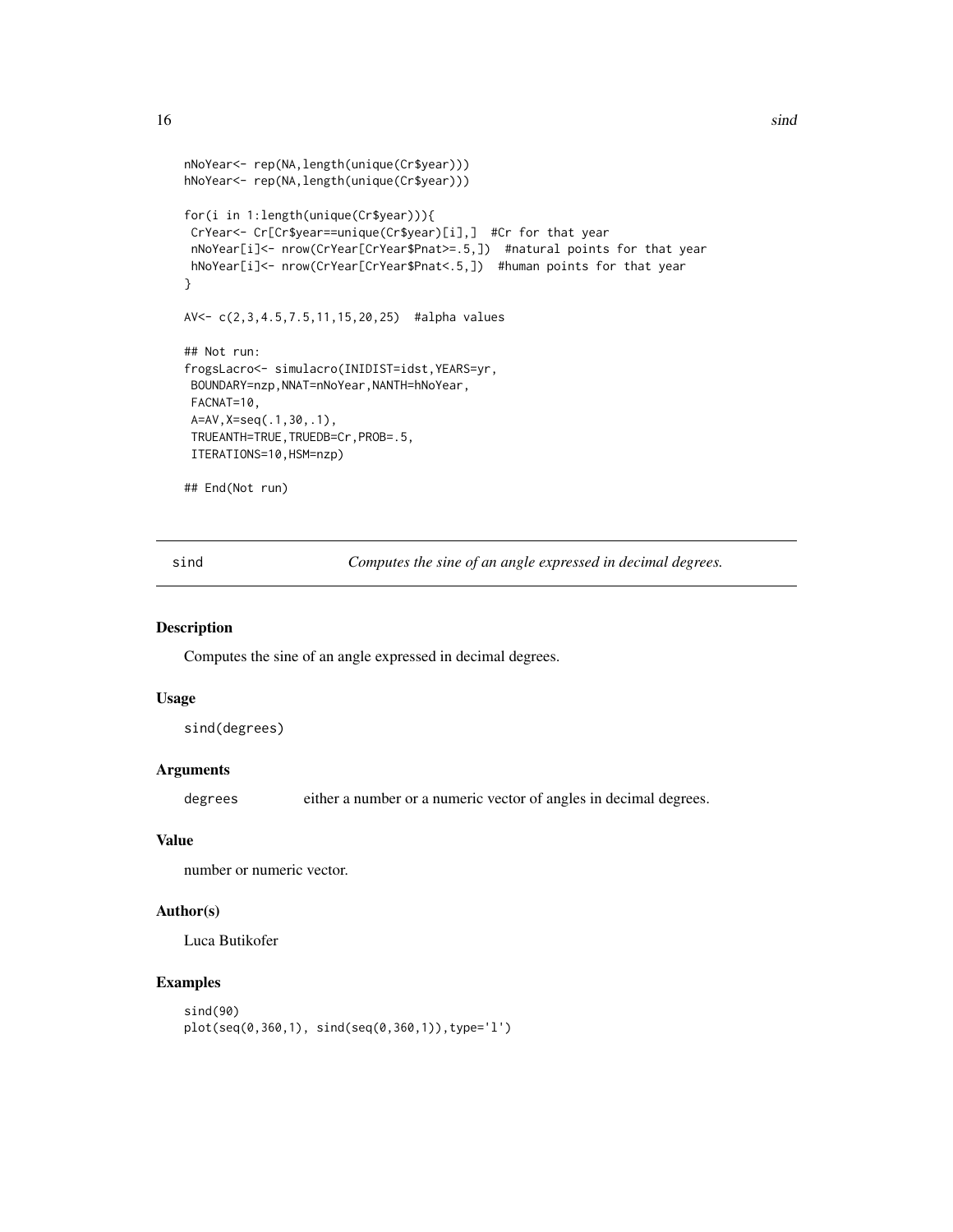<span id="page-16-0"></span>

This function rarefies a set of points using a raster map of probabilities of a point persisting in that location.

## Usage

```
spatFilter(points, MAP, Nclass = FALSE)
```
## Arguments

| points        | data frame containing columns 'y' and 'x' (spatial coordinates on projected co-<br>ordinate system).                                                                 |
|---------------|----------------------------------------------------------------------------------------------------------------------------------------------------------------------|
| MAP           | object of class RasterLayer. Map of probability $[0,1]$ of a point to persist in any<br>pixel.                                                                       |
| <b>Nclass</b> | optional number of classes into which MAP is going to be binned (quantile-<br>based). This can be useful if the probability distribution of MAP is highly<br>skewed. |

#### Value

data frame with same structure as 'points' but with less rows (points).

## Author(s)

Luca Butikofer

spatSim *Computes spatial dissimilarity of two point processes.*

## Description

This function uses Ripley's K-function (see Details) to compute spatial dissimilarity of two point processes.

#### Usage

spatSim(MOD0, MOD2, WINDOW, R)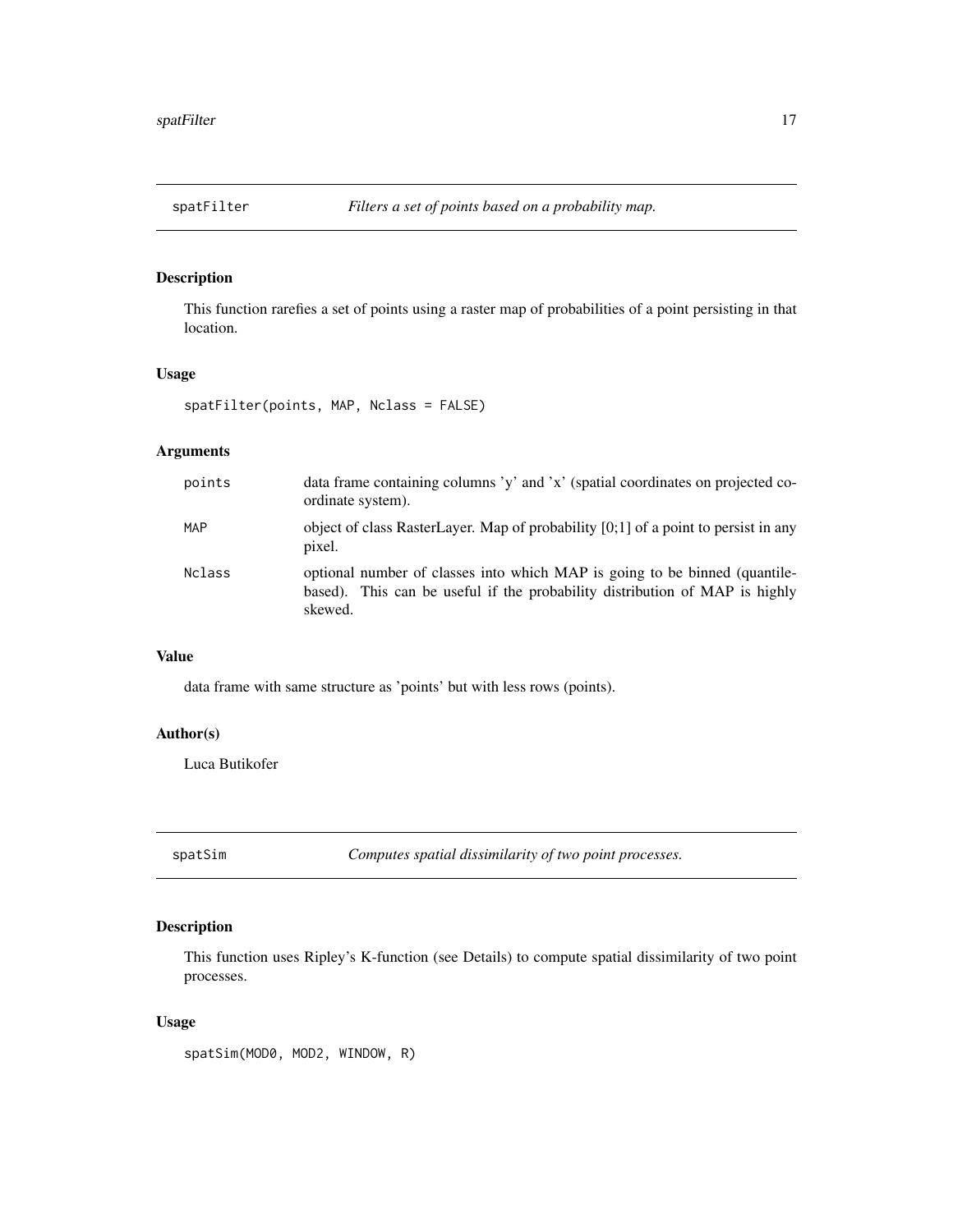## Arguments

| MOD0             | data frame containing 'y' and 'x' coordinates (projected coordinate system) to<br>compare with MOD2.                           |
|------------------|--------------------------------------------------------------------------------------------------------------------------------|
| MOD <sub>2</sub> | data frame containing 'y' and 'x' coordinates (projected coordinate system) to<br>compare with MOD0.                           |
| WINDOW           | window of observation of the point patterns (MOD0 and MOD2)(see ?spat-<br>stat.geom::owin). Must be an object of class 'owin'. |
| R                | numeric vector of searc distances for the K-function.                                                                          |

## Value

squared sum of distances between K-functions. This is a measure of spatial dissimilarity.

## Author(s)

Luca Butikofer

```
ran<- data.frame('y'=sample(1000),'x'=sample(1000))
nor<- data.frame('y'=rnorm(1000,sd=150,mean=500),'x'=rnorm(1000,sd=150,mean=500))
window<- spatstat.geom::owin(xrange=c(0,1000),yrange=c(0,1000))
spatSim(ran, nor, WINDOW= window, R=0:200)
```